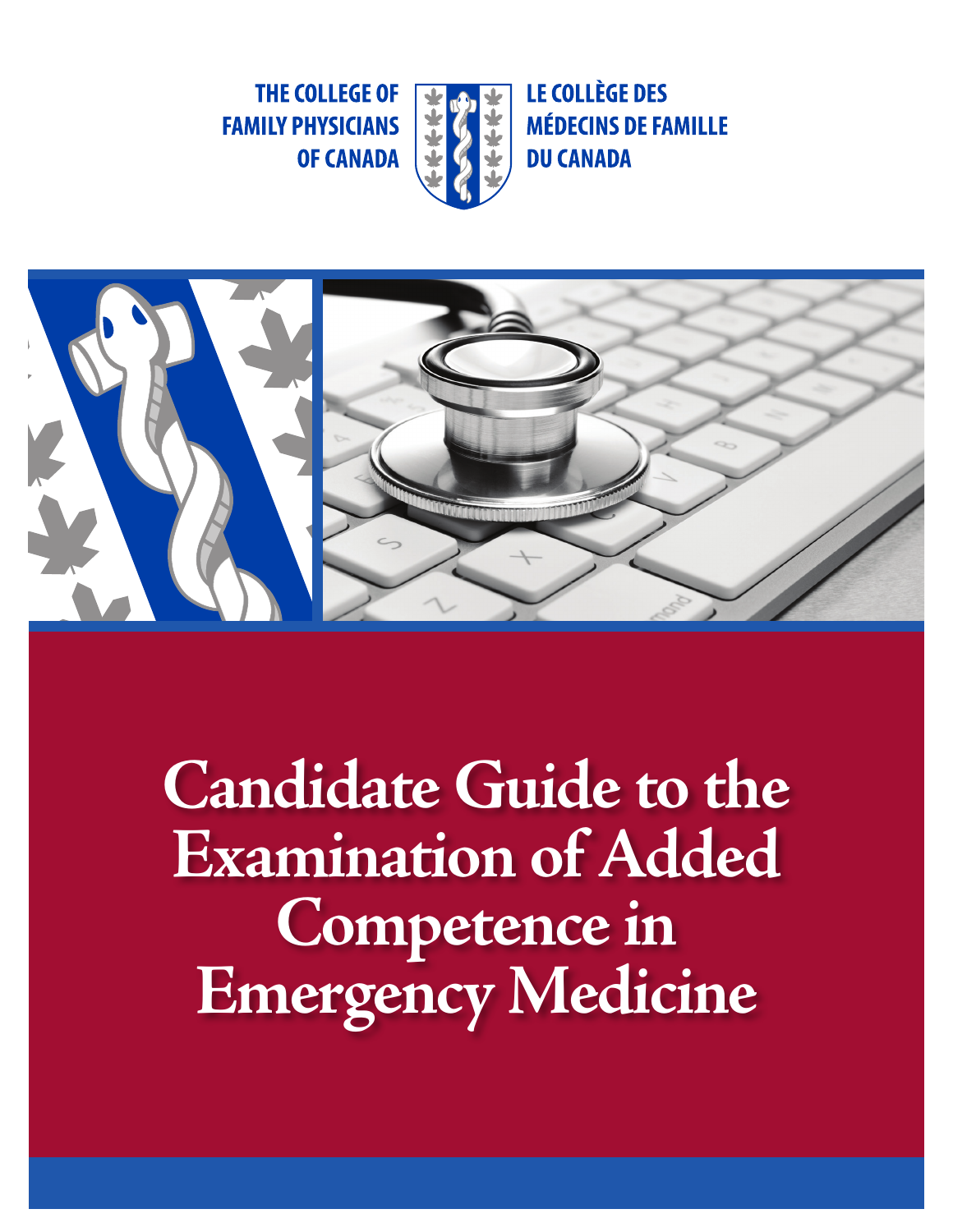# **Table of Contents**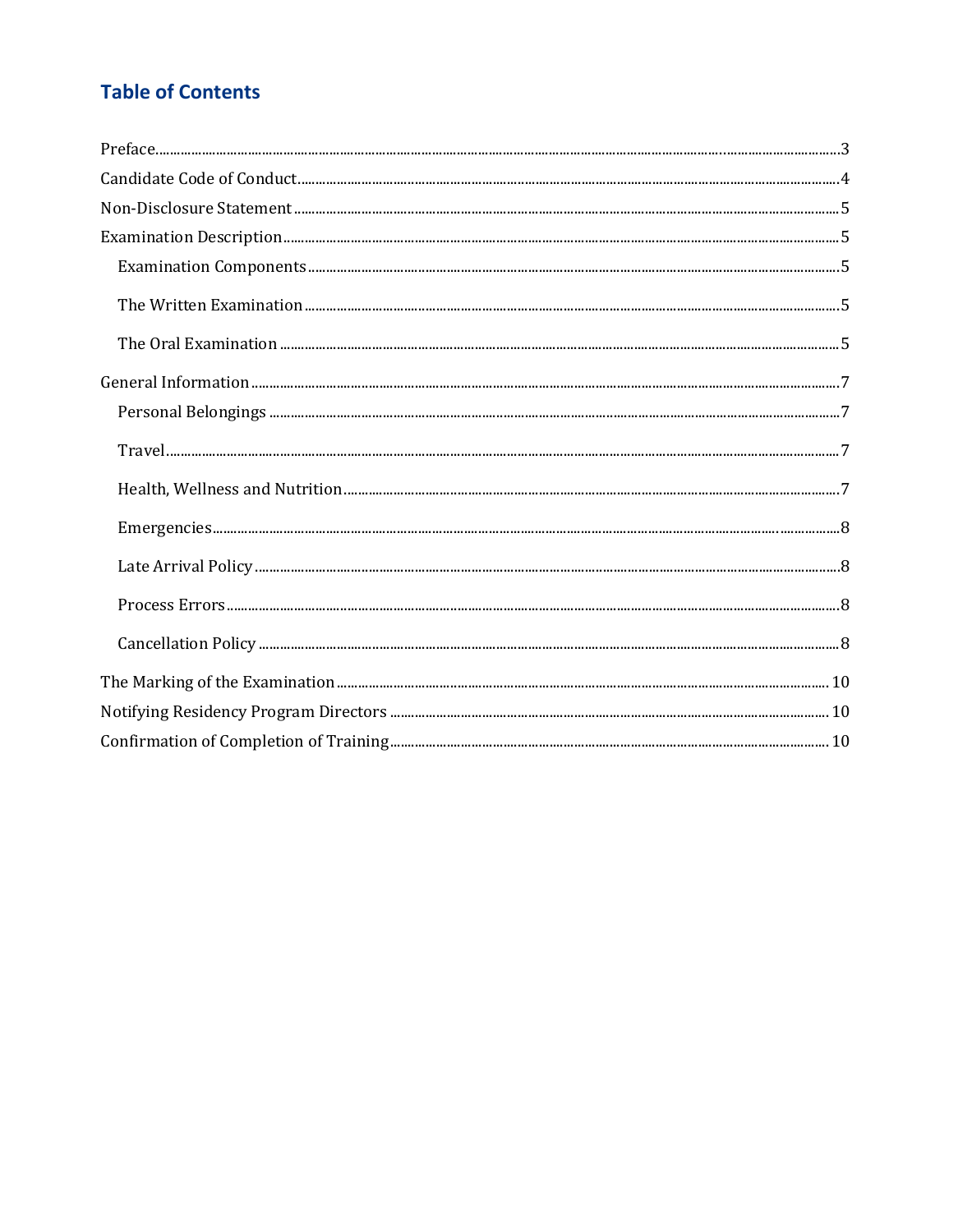## <span id="page-2-0"></span>**Preface**

This is a guide for all candidates planning to sit the Examination of Added Competence in Emergency Medicine of The College of Family Physicians of Canada. It provides background information to assist in the preparation for the examination.

When meeting all requirements, examination candidates who challenge and pass this exam will be granted a Certificate of Added Competence in Family Medicine Emergency Medicine and may use the special designation (EM) to appear as CCFP (EM) with all the rights, privileges and responsibilities pertaining thereto as long as they maintain their status as a CFPC member and ongoing Mainpro+® requirements. All new CCFP (EM) members will be honoured at convocation.

The examination is designed to test a candidate's knowledge and problem solving skills in emergency medicine. It sets a standard of added competence, and not all candidates will necessarily succeed. In certification, the College recognizes the achievement of a standard of practice that should reflect added competence.

Those who qualify for the examination as residency eligible candidates will have an opportunity to discuss and practice various components of the exam in your own programs. For those candidates who are qualifying as practice eligible candidates, you are invited to approach the nearest university program of family medicine/emergency medicine to arrange some examination practice experience. Please refer to the individual university websites for current contact information.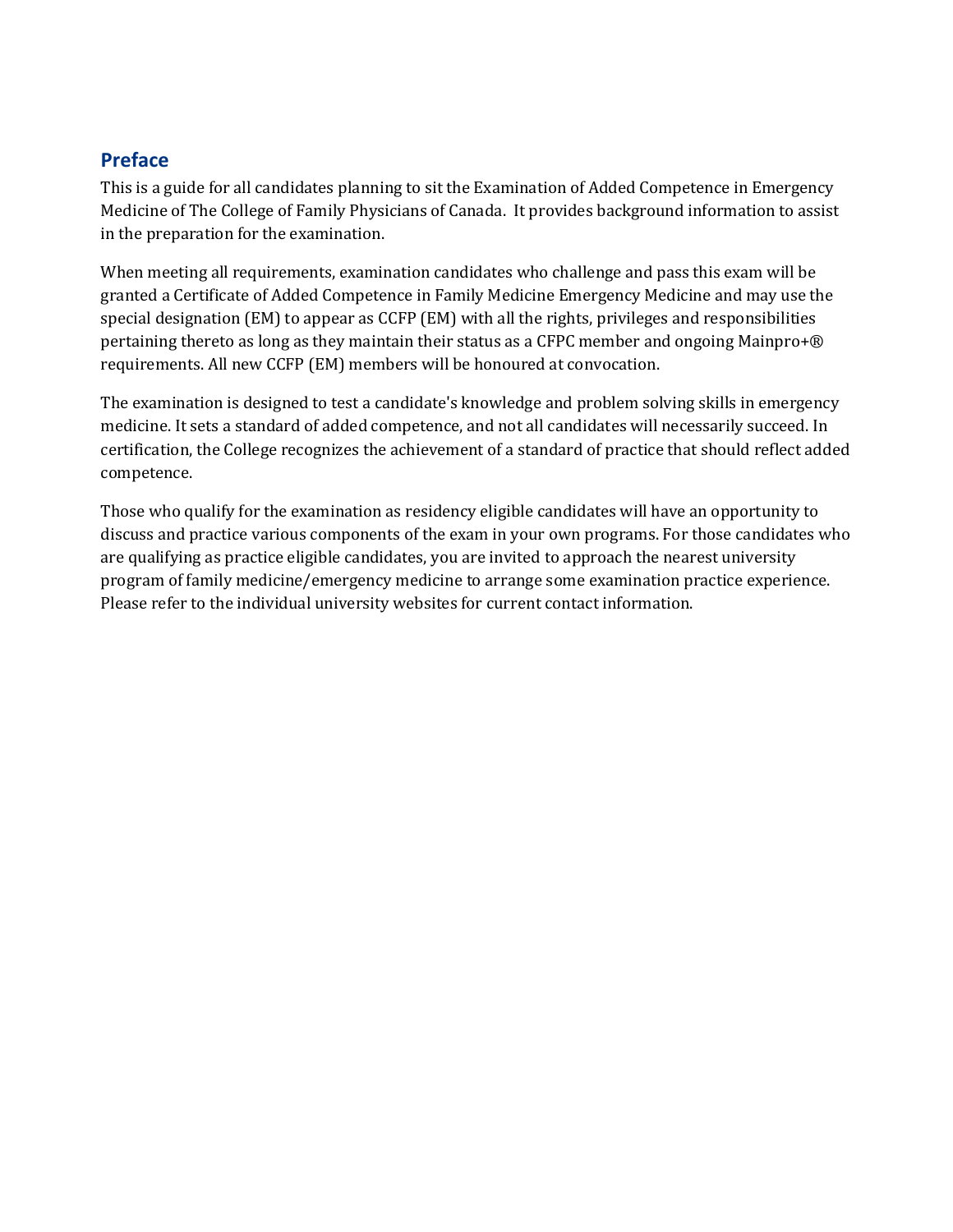# <span id="page-3-0"></span>**Candidate Code of Conduct and Statement of Non-Disclosure**

As a candidate taking a CFPC administered examination, I understand any action taken by me which compromises the proper administration and conduct of the Examination is considered unprofessional behaviour and a breach of this Candidate Code of Conduct and Statement of Non-Disclosure (the Code). Such actions might include, but are not limited to:

- Giving or attempting to give, or receiving or attempting to receive, examination content information from other candidates (such as talking or passing notes) or from any other source (such as using an electronic device or written material) before, during or after the examination,
- Observing or attempting to observe the answers of, or showing or attempting to show answers to, another candidate before, during, or after the examination,
- Copying or attempting to copy, or removing or attempting to remove examination materials from the examination site whether they are shared or not,
- Divulging or attempting to divulge to anyone the nature or content of any question or answer on the examination,
- Disrespectful, aggressive, harassing or otherwise inappropriate behaviour a reasonable person would find threatening, intimidating, or humiliating before, during, or after the examination,
- Verbal or written derogatory remarks, insults and epithets made toward the CFPC, its employees, examination staff, examination volunteers, or other candidates before, during or after the examination.

I understand the CFPC's Board of Examination and Certification will take appropriate measures to deal with violations of this Code including, but not limited to, possible: forfeiture of examination fees, refusal of entrance to the examination, early termination of an examination, expulsion of the offender, invalidation of test results and the designation of Denied Standing with a possible prohibition of participation in future examinations. Notification of the specifics of a breach of the Code may also be given to medical regulatory authorities and/or any other entity responsible for medical education, training, and credential verification.

In recognition of the duty of The College of Family Physicians of Canada and of myself to the public to ensure that only physicians who fully and fairly pass the certification examinations be granted certification by The College of Family Physicians of Canada, I hereby attest that I will not perform any action that might compromise the proper conduct of the Examination and I will abide by the Candidate Code of Conduct and Statement of Non-Disclosure as printed above.

I am a candidate for an Examination administered by the College of Family Physicians of Canada, and I have read and am in agreement with the above statements.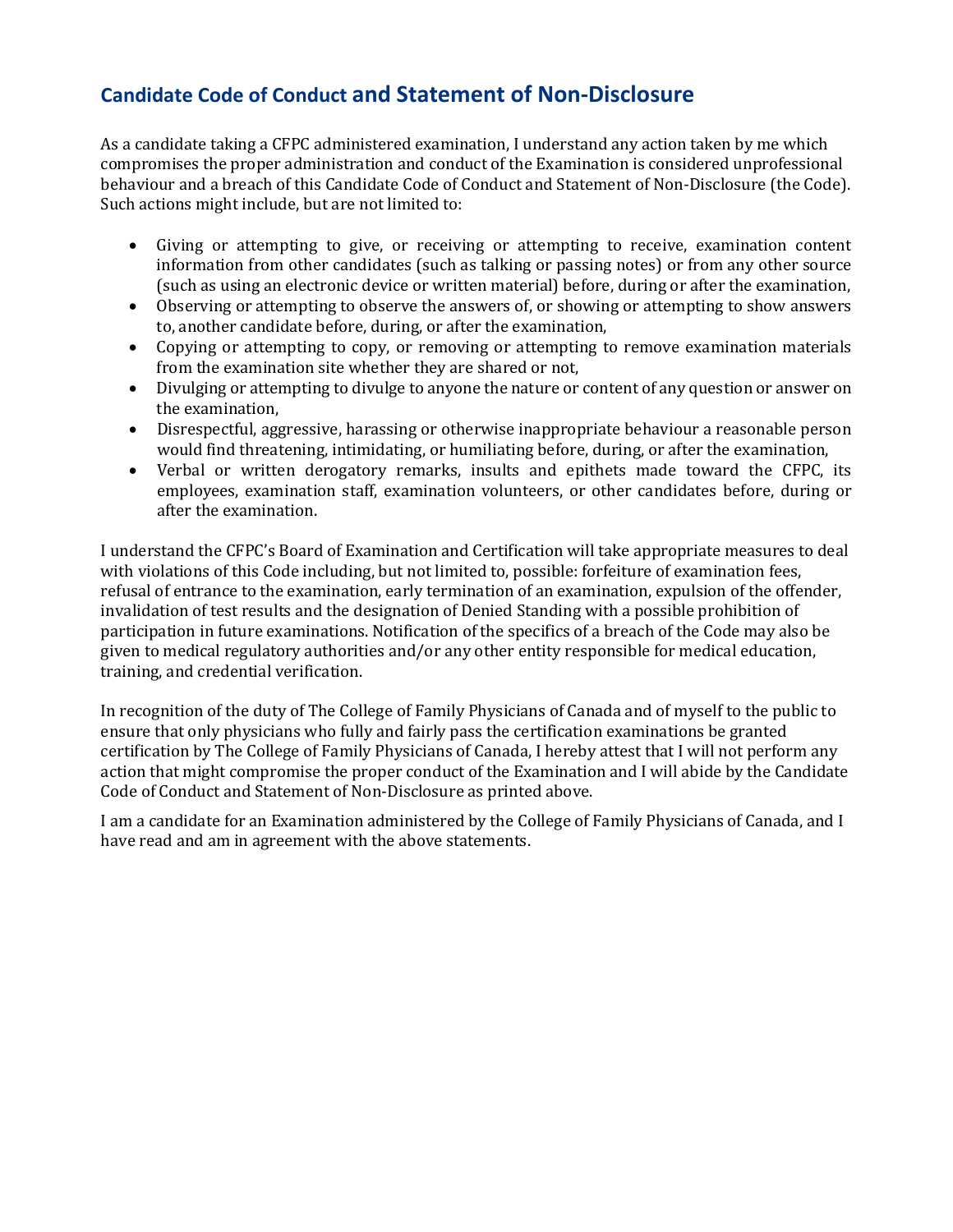## <span id="page-4-1"></span><span id="page-4-0"></span>**Examination Description**

### <span id="page-4-2"></span>**Examination Components**

The Examination of Added Competence in Emergency Medicine is comprised of two components: a written examination and an oral examination. The written component includes short answer management problems (SAMPs).

The oral component includes structured oral interviews. The content to be assess for each sitting of the examination is distributed between the two components.

In order to be successful on the overall examination, candidates must demonstrate a passing performance on both the written and oral components. Candidates will be involved in testing over a period of two days.

A list of priority topics and key features for the assessment of added competence in emergency medicine can be found on the CFPC website: cfpc.ca/priority topics in EM

Please also se[e https://www.cfpc.ca/Preparing\\_for\\_the\\_EM\\_Examination/](https://www.cfpc.ca/Preparing_for_the_EM_Examination/) for additional resources

### <span id="page-4-3"></span>**The Written Examination**

The written examination is comprised of short answer management problems (SAMPs) designed to measure a candidate's knowledge and problem-solving skills in the context of a clinical situation.

The SAMP component will be delivered on computers and will be held in Prometric testing sites in various locations. Once the applications have been approved, candidates will be directed to a website where they will select the time and location for their testing appointment. Each testing appointment is 7.5 hours in length; this includes, in addition to two 3-hour testing windows and a 1-hour break, time to review the non-disclosure agreement, take a tutorial on the delivery software and to complete a satisfaction survey. Plan to spend approximately 8 hours at the testing site.

Take the time to review the tutorial at the beginning of the examination. The time dedicated to the tutorial is separate from the time allotted to answering questions. Skipping or rushing through the tutorial will not give you more time to answer questions. Not familiarizing yourself with the software could result in user error and cannot be undone.

Sample SAMPs are posted on the College's website to familiarize you with the examination format and the scoring approach[. cfpc.ca/EMSAMPs](http://www.cfpc.ca/EMSAMPs/)

In addition to the sample SAMPs, the website provides a list of helpful resources: What to expect on exam day, SAMP Software tutorial and video demonstration designed to familiarize you with the testing platform that you will use on exam day.

### <span id="page-4-4"></span>**The Oral Examination**

The structured oral component of the examination will be composed of four 12-minute stations. Candidates will be assessed by four different examiners on four different topics. The four oral exam stations will be delivered virtually using a hybrid virtual model.

The hybrid virtual model we have elected to use means that both candidates and examiners will need to travel to one of several large urban hotels in select major cities across Canada. Following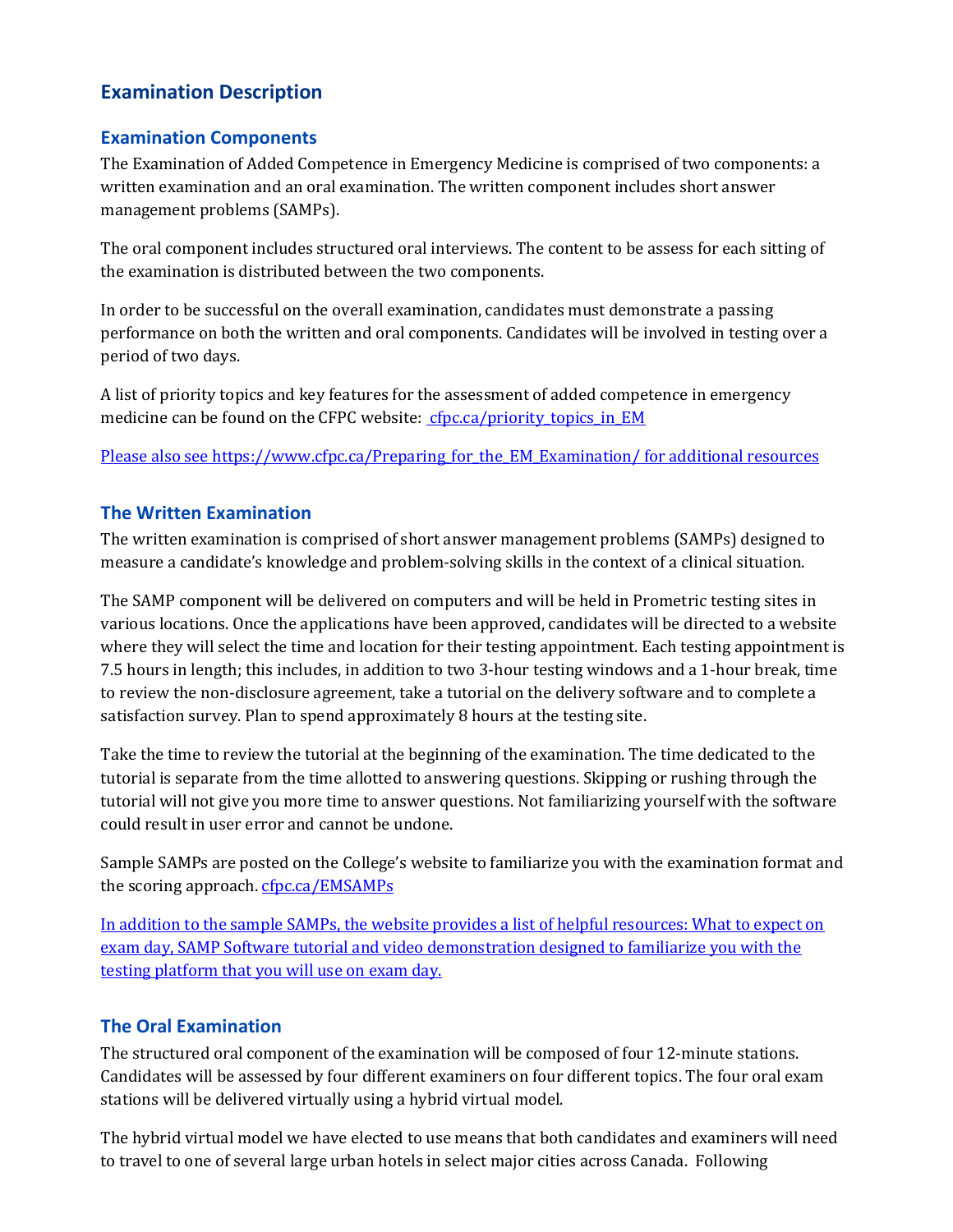appropriate social distancing and public health rules, each candidate and each examiner will go through an on-site registration process and then be taken to their individual hotel rooms where the exam will take place virtually.

These examinations are designed to duplicate, insofar as possible, actual cases seen in the Emergency Department. Emergency physicians are trained to serve as sources of information about each case. The physician examiner scores the candidate according to pre-defined criteria and assesses the candidate's management of each case.

These examinations will assess your diagnostic approach, use and interpretation of data, and your ability to reach an appropriate diagnosis and institute an appropriate, timely treatment plan.

To help you prepare for the oral examination, the committee on examinations has provided detailed instructions about what to expect and how to proceed during a structured oral examination. Please refer to the CFPC website for more details. [cfpc.ca/EM\\_Exam\\_Structured\\_Orals](http://www.cfpc.ca/EM_Exam_Structured_Orals/)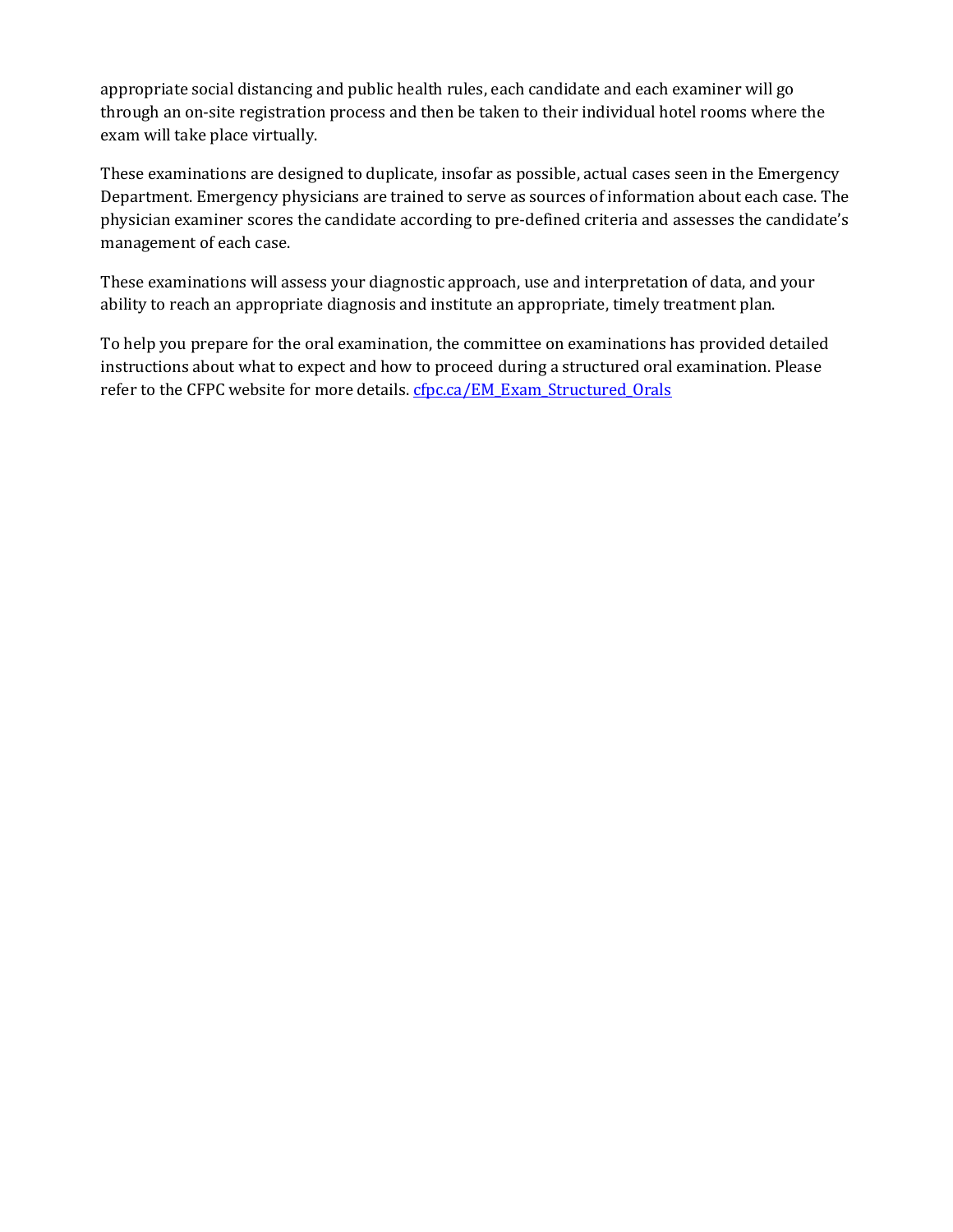## <span id="page-6-0"></span>**General Information**

#### <span id="page-6-1"></span>**Personal Belongings**

**No personal items will be permitted in the examination room.** You will be directed to place all your personal belongings such as keys, papers, wallets, cell phones, watches, coats, etc. in a designated area during the examination. While every effort will be made to store them safely, the CFPC is not responsible for your belongings. Please bring as few of them as possible.

Please note, you are **not permitted** to wear watches or electronic bracelets of any kind (i.e. digital, analogue or smartwatches) on exam day. Time remaining on your exam will be clearly indicated on your computer screen during the SAMPs. Clocks will be provided in every oral examination room.

#### Must Bring Items:

Both testing days:

• government issued photo identification (e.g., driver's license or passport)

#### <span id="page-6-2"></span>**Travel**

Information about the examination  $site(s)$  and the days of the candidate's oral and written examinations will be provided approximately six weeks prior to the examination.

It is the candidate's responsibility to arrange for travel to and from the examination centre. Candidates are encouraged to schedule travel arrangements that allow for unforeseen delays. The Board of Examinations and Certification will not accept responsibility for candidates arriving late.

Departure travel should not be scheduled prior to 8:00 pm on the day of your scheduled Oral exam.

When making travel arrangements, candidates are welcome to use the CFPC's corporate travel provider, Vision 2000.ca.

#### <span id="page-6-3"></span>**Health, Wellness and Nutrition**

If an exam candidate feels their performance will be adversely affected due to health or personal reasons, they should not sit the examination. Please inform the CFPC or the exam centre coordinator immediately.

As a courtesy to other candidates and examiners, candidates are asked to please refrain from wearing perfume, aftershave, or any other scented products during the examination.

Food should not be consumed during the examination. However, candidates with special dietary requirements may make arrangements with the College prior to the examination. If approved by the College, the food must be packaged in a clear plastic bag.

Candidates who require any type of modification to the testing environment (i.e., private space to express breastmilk, additional break time, access to medications or devices, etc.) must make prior arrangements to ensure exam sites are able to meet these needs.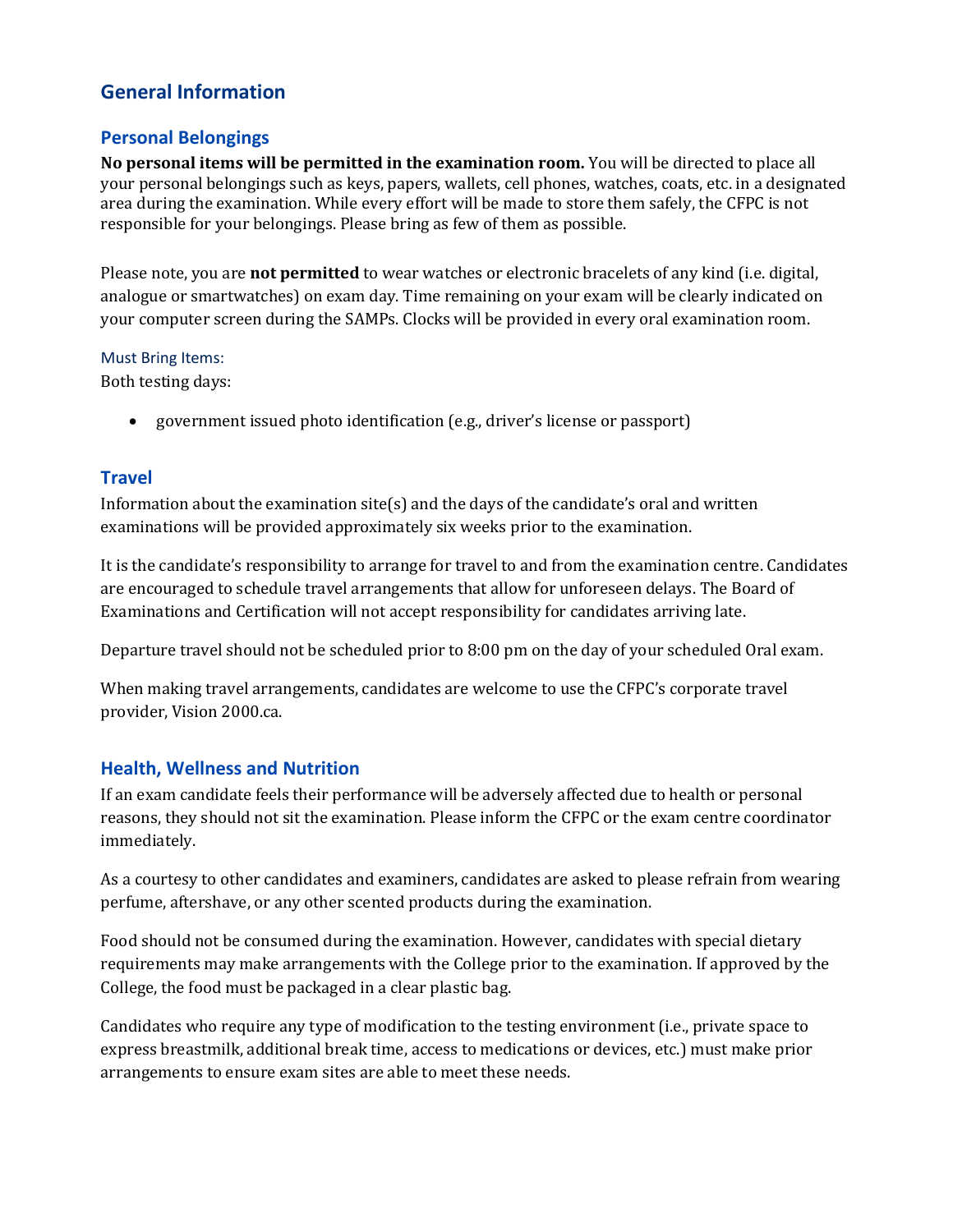#### <span id="page-7-0"></span>**Emergencies**

In the event of an emergency on the day of the examination, please leave a message for CFPC staff at 1- 800-387-6197 ext. 405 or ext. 206.

### <span id="page-7-1"></span>**Late Arrival Policy SAMPs**

Plan to arrive at least 30 minutes before the scheduled appointment to allow time for check-in procedures. (For example, if your scheduled appointment time is 8:00 am, you should arrive at the testing center at 7:30 am.)

You will be checked-in on a first-come first-served basis. Your actual examination start time may vary slightly depending on the time it takes to check you in.

If you arrive at the testing center more than 30 minutes later than your scheduled appointment, you will not be allowed to test and you will forfeit your exam fee. (For example, if your scheduled appointment time is 8:00 am, and you arrive at the testing center at 8:31 or later, you will not be allowed to test and you will forfeit your exam fee.)

#### **Oral Exam**

Candidates who arrive at the examination site after the start of their first scheduled oral may be accommodated at the discretion of the local examination coordinator ONLY if the schedule allows. In the event that the center is unable to accommodate the candidate, the attendance will be recorded as a "no show," and will not count as an exam attempt. Fees will not be refunded to candidates who are denied entry due to late arrival.

### <span id="page-7-2"></span>**Process Errors**

If during the course of the examination, an exam candidate feels that a process irregularity has occurred, it should be brought immediately to the attention of the local examination coordinator. This allows the coordinator to either institute some immediate course of action to correct the process error or to provide a written report to the Board of Examinations and Certification at the earliest possible opportunity.

Immediate attention to a process irregularity will usually result in a complete and satisfactory resolution. It does not preclude a further request for review on the part of the candidate(s) concerned and may serve as additional support for the alleged process irregularity in the case.

## <span id="page-7-3"></span>**Cancellation Policy**

A refund for a portion of the examination fee will depend on the date of receipt of a written, signed withdrawal/refund request.

- Candidates who withdraw from the examination 60 days or more prior to the date of the examination will be subject to a penalty of \$500.
- Candidates who withdraw within 30 to 60 days prior to the date of the examination will be subject to a penalty of one-half (50%) of the examination fee.
- There is no refund for candidates who withdraw within 30 days of the examination.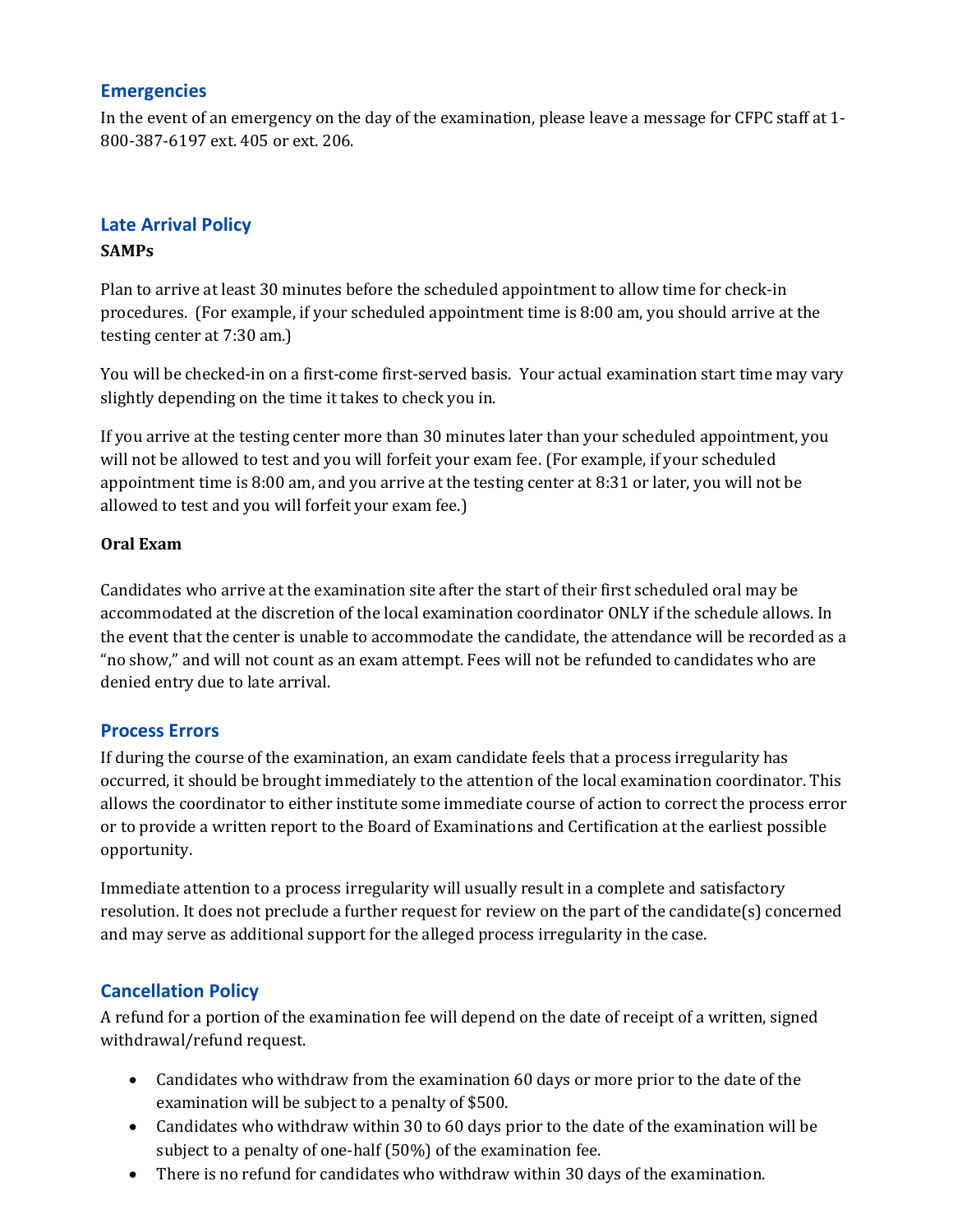Candidates must withdraw and re-apply should they wish to take the examination at a later date. Fees paid for a previous attempt are not transferable to a later session.

To cancel an exam, send an email to corpexam@cfpc.ca. The email should include your full name and CFPC member ID number as well as the exam you are withdrawing from. Cancelation fees will be applied.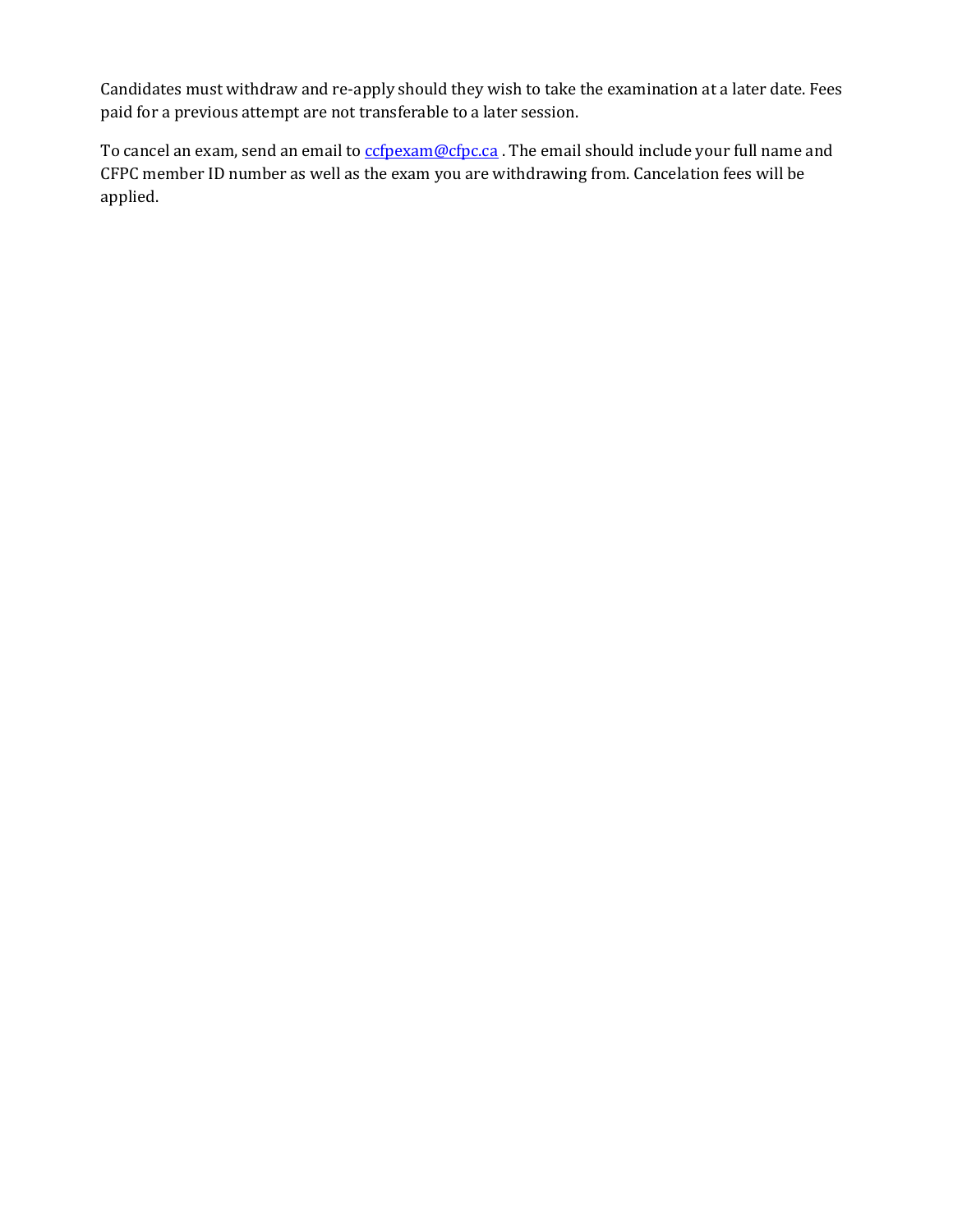## <span id="page-9-0"></span>**The Marking of the Examination**

Approximately eight weeks after the examination, the results from all parts of the exam are available for analysis. The Board of Examinations and Certification reviews all the results and recommends who should be certificated. Number identifies candidates to the Board of Examinations and Certification only so that marking is completely anonymous. Results are usually forwarded by mail to all candidates within two weeks of this meeting. Results are also posted in the secure "MEMBERS" section of the CFPC website. Candidates will be notified by e-mail as soon as the results are available online. Candidates are encouraged to register their user name and password to access the MEMBERS section in advance.

## *Results will not be given by phone or fax for reasons of confidentiality.*

The College's Committee on Examinations – Emergency Medicine standardizes the correct answers to the short-answer management problem and the expected performance on the oral examination. Clear criteria are defined for both examiners and markers against which candidate performance will be compared. Candidates will also be expected to demonstrate a level of performance consistent with their peers in order to be awarded Certification.

The examination of Added Competence in Emergency Medicine is a terminal assessment instrument that examines a broad spectrum of content. A candidate must be successful on every component of the examination in order to be successful on the entire examination. Candidates will be informed of whether they have passed or failed the examination as a whole. The result profile will also indicate whether or not they had a passing score on each of the oral and written components of the examination.

## <span id="page-9-1"></span>**Notifying Residency Program Directors**

It is the policy of the CFPC to allow Emergency Medicine Program Directors access to a summary of the results for each of their residents sitting the examination. This information is valuable to help assess the accuracy of their own in-training evaluation process, as well as to indicate whether or not there may be specific strengths or weaknesses in their training program. Additionally, it allows residency programs to support those who are unsuccessful on the examination. If, for any reason, a candidate does not wish to have their exam results released to the program director please send a written request to this office within one week of completion of the examination. If notice has not been received from the candidate by this time, exam results will be forwarded to the program director as part of the CFPC's usual policy and process.

## <span id="page-9-2"></span>**Confirmation of Completion of Training**

A Certificate of Added Competence (CAC) in Family Medicine Emergency Medicine for residency eligible candidates requires success on the examination as well as documentation of successful completion of training. The CFPC will contact the training programs to request a certificate of completion of training for all residents. Following the candidate's success on the examination, and the successful completion of the training program, the candidate will be registered as a member of the CFPC with the CCFP (EM) designation.